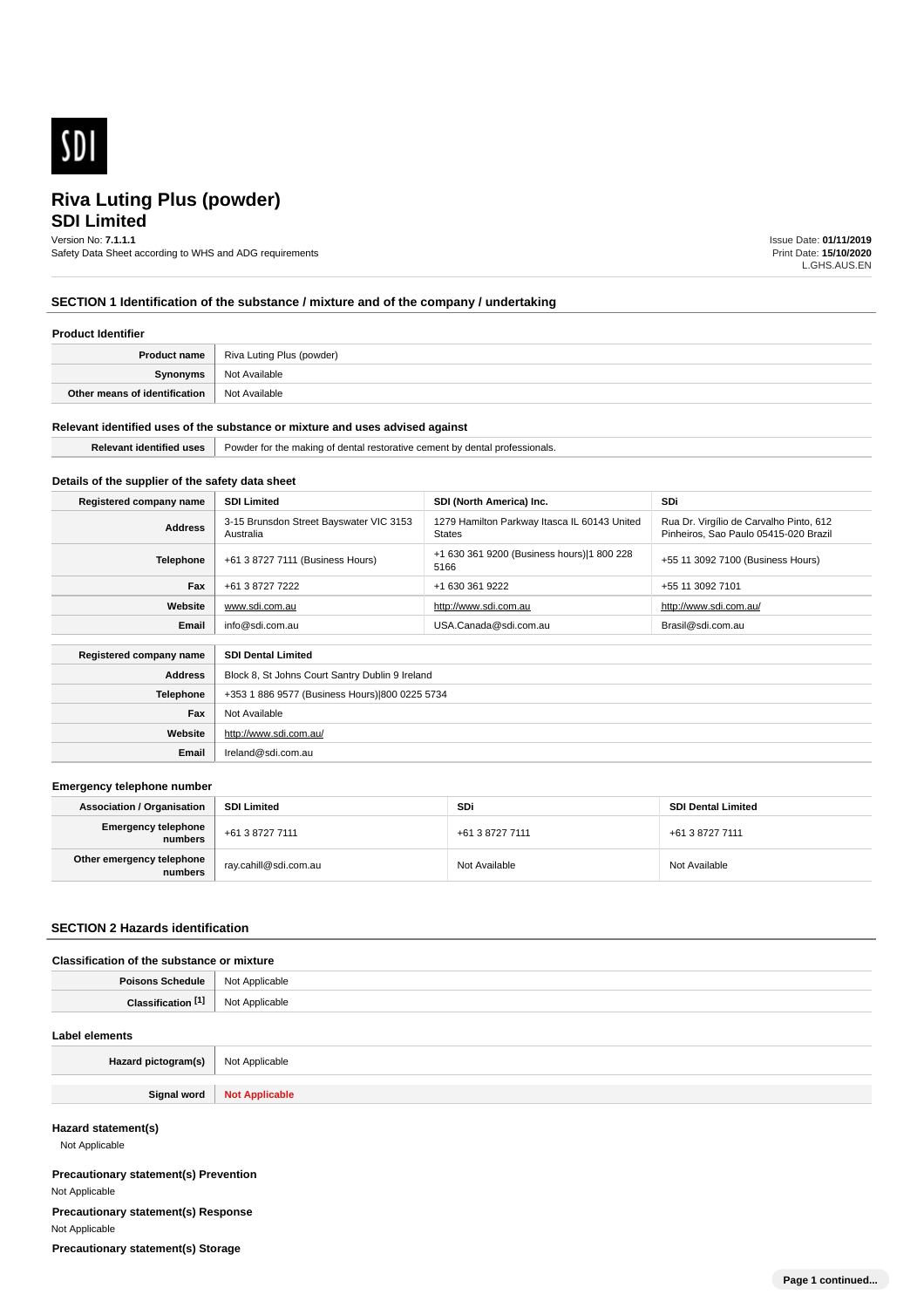## Not Applicable

# **Precautionary statement(s) Disposal**

Not Applicable

# **SECTION 3 Composition / information on ingredients**

## **Substances**

See section below for composition of Mixtures

## **Mixtures**

| CAS No<br>___         | %[weight]   | Name         |
|-----------------------|-------------|--------------|
| Not<br>Avoiloble<br>. | 95-100<br>. | nowida.<br>. |

### **SECTION 4 First aid measures**

#### **Description of first aid measures**

| <b>Eye Contact</b>  | If this product comes in contact with the eyes:<br>• Wash out immediately with fresh running water.<br>Ensure complete irrigation of the eye by keeping eyelids apart and away from eye and moving the eyelids by occasionally lifting the upper<br>and lower lids.<br>▶ Seek medical attention without delay; if pain persists or recurs seek medical attention.<br>Removal of contact lenses after an eye injury should only be undertaken by skilled personnel. |
|---------------------|--------------------------------------------------------------------------------------------------------------------------------------------------------------------------------------------------------------------------------------------------------------------------------------------------------------------------------------------------------------------------------------------------------------------------------------------------------------------|
| <b>Skin Contact</b> | If skin or hair contact occurs:<br>Flush skin and hair with running water (and soap if available).<br>Seek medical attention in event of irritation.                                                                                                                                                                                                                                                                                                               |
| Inhalation          | If fumes or combustion products are inhaled remove from contaminated area.<br>Seek medical attention.                                                                                                                                                                                                                                                                                                                                                              |
| Ingestion           | Immediately give a glass of water.<br>First aid is not generally required. If in doubt, contact a Poisons Information Centre or a doctor.<br>Seek medical attention.                                                                                                                                                                                                                                                                                               |

#### **Indication of any immediate medical attention and special treatment needed**

Treat symptomatically.

## **SECTION 5 Firefighting measures**

#### **Extinguishing media**

Foam is generally ineffective.

## **Special hazards arising from the substrate or mixture**

| Opecial Hazards arising from the substrate of imature |                                                                                                                                                                                                                                                                                                                                                                                                                                                                                                                                                          |  |
|-------------------------------------------------------|----------------------------------------------------------------------------------------------------------------------------------------------------------------------------------------------------------------------------------------------------------------------------------------------------------------------------------------------------------------------------------------------------------------------------------------------------------------------------------------------------------------------------------------------------------|--|
| <b>Fire Incompatibility</b>                           | None known                                                                                                                                                                                                                                                                                                                                                                                                                                                                                                                                               |  |
| <b>Advice for firefighters</b>                        |                                                                                                                                                                                                                                                                                                                                                                                                                                                                                                                                                          |  |
| <b>Fire Fighting</b>                                  | Alert Fire Brigade and tell them location and nature of hazard.<br>▶ Wear breathing apparatus plus protective gloves in the event of a fire.<br>▶ Prevent, by any means available, spillage from entering drains or water courses.<br>▶ Use fire fighting procedures suitable for surrounding area.<br>DO NOT approach containers suspected to be hot.<br>Cool fire exposed containers with water spray from a protected location.<br>If safe to do so, remove containers from path of fire.<br>Equipment should be thoroughly decontaminated after use. |  |
| <b>Fire/Explosion Hazard</b>                          | Combustible.<br>Slight fire hazard when exposed to heat or flame.<br>Heating may cause expansion or decomposition leading to violent rupture of containers.<br>• On combustion, may emit toxic fumes of carbon monoxide (CO).<br>May emit acrid smoke.<br>Mists containing combustible materials may be explosive.<br>May emit poisonous fumes.<br>May emit corrosive fumes.<br>Decomposes on heating and produces:<br>carbon dioxide (CO2)                                                                                                              |  |
| <b>HAZCHEM</b>                                        | Not Applicable                                                                                                                                                                                                                                                                                                                                                                                                                                                                                                                                           |  |

#### **SECTION 6 Accidental release measures**

## **Personal precautions, protective equipment and emergency procedures**

See section 8

#### **Environmental precautions**

See section 12

#### **Methods and material for containment and cleaning up**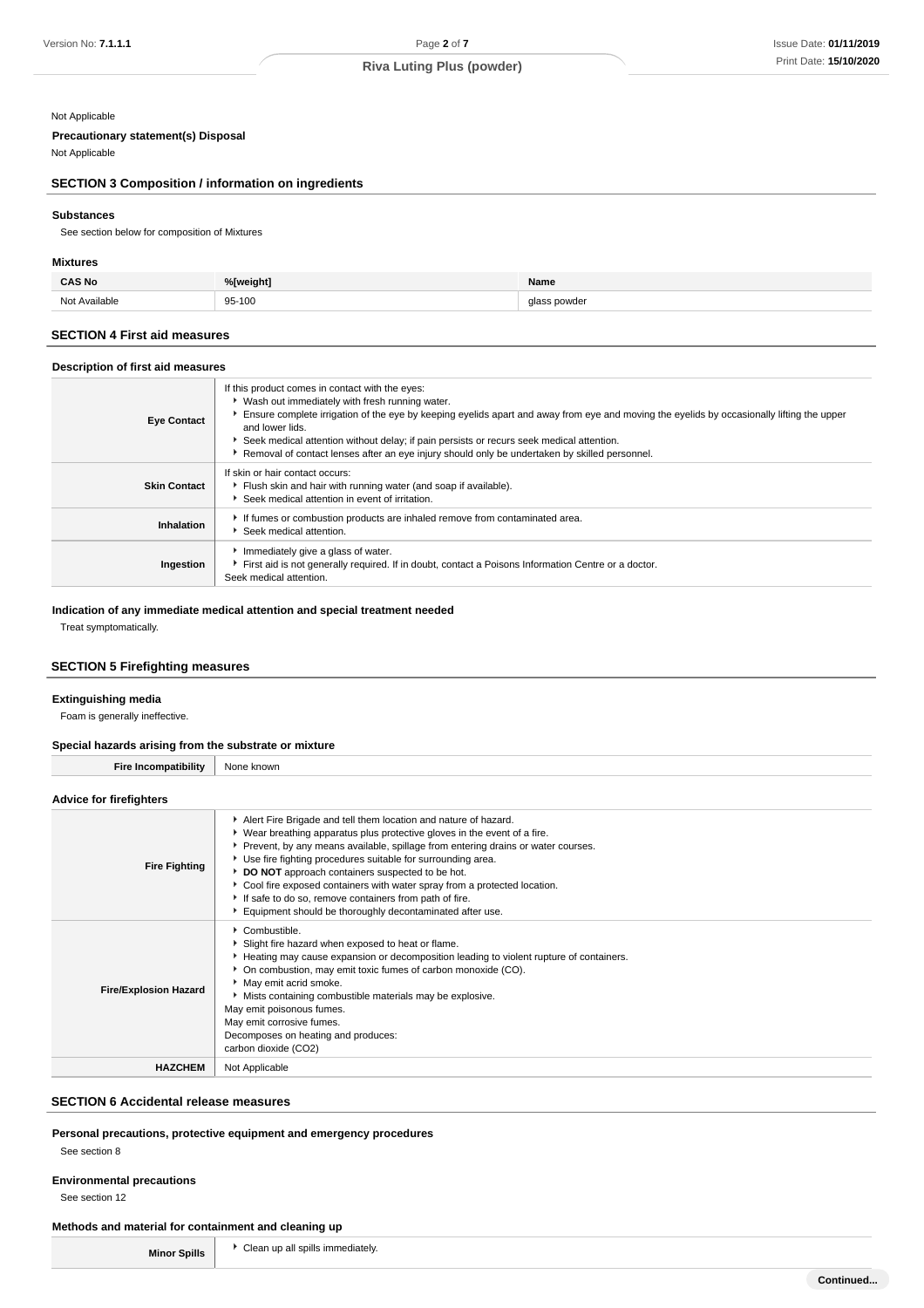|                     | Avoid breathing dust and contact with skin and eyes.<br>▶ Wear protective clothing, gloves, safety glasses and dust respirator.<br>Use dry clean up procedures and avoid generating dust.<br>Sweep up, shovel up or<br>▶ Vacuum up (consider explosion-proof machines designed to be grounded during storage and use).<br>Place spilled material in clean, dry, sealable, labelled container.                                                                                                                                                                                                                                                                                                                                  |
|---------------------|--------------------------------------------------------------------------------------------------------------------------------------------------------------------------------------------------------------------------------------------------------------------------------------------------------------------------------------------------------------------------------------------------------------------------------------------------------------------------------------------------------------------------------------------------------------------------------------------------------------------------------------------------------------------------------------------------------------------------------|
| <b>Major Spills</b> | Moderate hazard.<br>CAUTION: Advise personnel in area.<br>Alert Emergency Services and tell them location and nature of hazard.<br>• Control personal contact by wearing protective clothing.<br>Prevent, by any means available, spillage from entering drains or water courses.<br>Recover product wherever possible.<br>F IF DRY: Use dry clean up procedures and avoid generating dust. Collect residues and place in sealed plastic bags or other containers for<br>disposal. IF WET: Vacuum/shovel up and place in labelled containers for disposal.<br>ALWAYS: Wash area down with large amounts of water and prevent runoff into drains.<br>If contamination of drains or waterways occurs, advise Emergency Services. |

Personal Protective Equipment advice is contained in Section 8 of the SDS.

# **SECTION 7 Handling and storage**

#### **Precautions for safe handling**

| Avoid all personal contact, including inhalation.<br>▶ Wear protective clothing when risk of exposure occurs.<br>Use in a well-ventilated area.<br>Prevent concentration in hollows and sumps.<br>DO NOT enter confined spaces until atmosphere has been checked.<br>DO NOT allow material to contact humans, exposed food or food utensils.<br>Avoid contact with incompatible materials.<br>* When handling, DO NOT eat, drink or smoke.<br>▶ Keep containers securely sealed when not in use.<br>Avoid physical damage to containers.<br>Always wash hands with soap and water after handling.<br>▶ Work clothes should be laundered separately. Launder contaminated clothing before re-use.<br>Use good occupational work practice.<br>▶ Observe manufacturer's storage and handling recommendations contained within this SDS.<br>Atmosphere should be regularly checked against established exposure standards to ensure safe working conditions are maintained. |
|-------------------------------------------------------------------------------------------------------------------------------------------------------------------------------------------------------------------------------------------------------------------------------------------------------------------------------------------------------------------------------------------------------------------------------------------------------------------------------------------------------------------------------------------------------------------------------------------------------------------------------------------------------------------------------------------------------------------------------------------------------------------------------------------------------------------------------------------------------------------------------------------------------------------------------------------------------------------------|
| Store between 5 and 25 deg. C.<br>Do not store in direct sunlight.<br>Store in a dry and well ventilated-area, away from heat and sunlight.                                                                                                                                                                                                                                                                                                                                                                                                                                                                                                                                                                                                                                                                                                                                                                                                                             |
|                                                                                                                                                                                                                                                                                                                                                                                                                                                                                                                                                                                                                                                                                                                                                                                                                                                                                                                                                                         |

# **Conditions for safe storage, including any incompatibilities**

| Suitable container             | <b>DO NOT</b> repack. Use containers supplied by manufacturer only.<br>Check that containers are clearly labelled and free from leaks |
|--------------------------------|---------------------------------------------------------------------------------------------------------------------------------------|
| <b>Storage incompatibility</b> | None known                                                                                                                            |

# **SECTION 8 Exposure controls / personal protection**

#### **Control parameters**

**Occupational Exposure Limits (OEL)**

# **INGREDIENT DATA**

Not Available

## **Emergency Limits**

| Ingredient                | <b>Material name</b> | TEEL-1        | TEEL-2              | TEEL-3        |
|---------------------------|----------------------|---------------|---------------------|---------------|
| Riva Luting Plus (powder) | Not Available        | Not Available | Not Available       | Not Available |
| Ingredient                | <b>Original IDLH</b> |               | <b>Revised IDLH</b> |               |
| Riva Luting Plus (powder) | Not Available        |               | Not Available       |               |

#### **MATERIAL DATA**

## **Exposure controls**

| Engineering controls are used to remove a hazard or place a barrier between the worker and the hazard. Well-designed engineering controls can<br>be highly effective in protecting workers and will typically be independent of worker interactions to provide this high level of protection.<br>The basic types of engineering controls are:<br>Process controls which involve changing the way a job activity or process is done to reduce the risk.<br>Enclosure and/or isolation of emission source which keeps a selected hazard "physically" away from the worker and ventilation that strategically<br>"adds" and "removes" air in the work environment. Ventilation can remove or dilute an air contaminant if designed properly. The design of a<br>ventilation system must match the particular process and chemical or contaminant in use.<br>Employers may need to use multiple types of controls to prevent employee overexposure. |
|-------------------------------------------------------------------------------------------------------------------------------------------------------------------------------------------------------------------------------------------------------------------------------------------------------------------------------------------------------------------------------------------------------------------------------------------------------------------------------------------------------------------------------------------------------------------------------------------------------------------------------------------------------------------------------------------------------------------------------------------------------------------------------------------------------------------------------------------------------------------------------------------------------------------------------------------------|
| ► Local exhaust ventilation is required where solids are handled as powders or crystals; even when particulates are relatively large, a certain<br>proportion will be powdered by mutual friction.<br>If in spite of local exhaust an adverse concentration of the substance in air could occur, respiratory protection should be considered.<br>Such protection might consist of:<br>(a): particle dust respirators, if necessary, combined with an absorption cartridge;                                                                                                                                                                                                                                                                                                                                                                                                                                                                      |
|                                                                                                                                                                                                                                                                                                                                                                                                                                                                                                                                                                                                                                                                                                                                                                                                                                                                                                                                                 |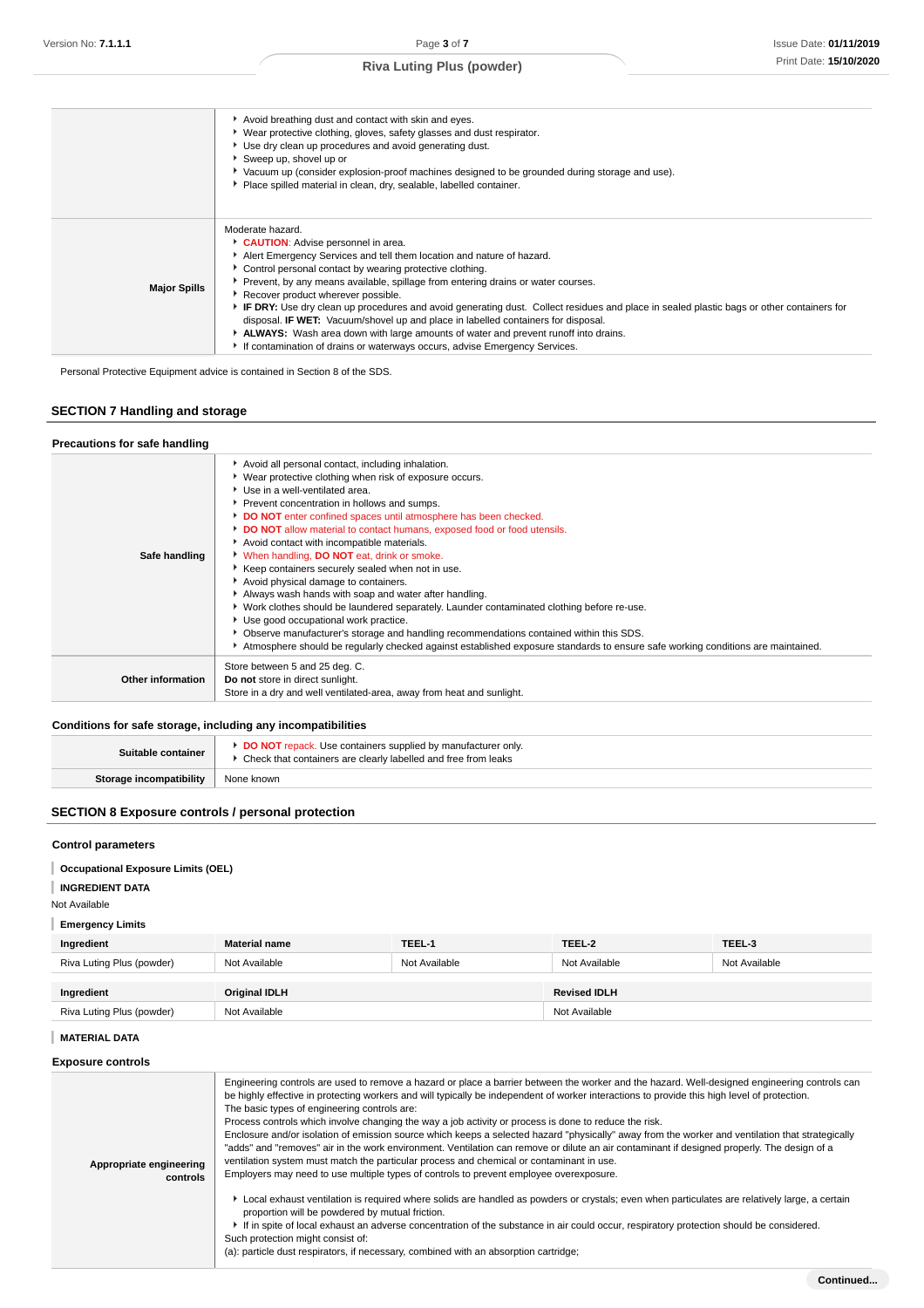|                            | (b): filter respirators with absorption cartridge or canister of the right type;<br>(c): fresh-air hoods or masks.<br>Air contaminants generated in the workplace possess varying "escape" velocities which, in turn, determine the "capture velocities" of fresh<br>circulating air required to effectively remove the contaminant.                                                                                                                                                                                                                                                                                                                                                                                                                                                                                                                                                                                                                          |                                  |                                    |
|----------------------------|---------------------------------------------------------------------------------------------------------------------------------------------------------------------------------------------------------------------------------------------------------------------------------------------------------------------------------------------------------------------------------------------------------------------------------------------------------------------------------------------------------------------------------------------------------------------------------------------------------------------------------------------------------------------------------------------------------------------------------------------------------------------------------------------------------------------------------------------------------------------------------------------------------------------------------------------------------------|----------------------------------|------------------------------------|
|                            | Type of Contaminant:                                                                                                                                                                                                                                                                                                                                                                                                                                                                                                                                                                                                                                                                                                                                                                                                                                                                                                                                          |                                  | Air Speed:                         |
|                            | direct spray, spray painting in shallow booths, drum filling, conveyer loading, crusher dusts, gas discharge (active<br>generation into zone of rapid air motion)                                                                                                                                                                                                                                                                                                                                                                                                                                                                                                                                                                                                                                                                                                                                                                                             |                                  | 1-2.5 m/s (200-500<br>$f/min.$ )   |
|                            | grinding, abrasive blasting, tumbling, high speed wheel generated dusts (released at high initial velocity into zone<br>of very high rapid air motion).                                                                                                                                                                                                                                                                                                                                                                                                                                                                                                                                                                                                                                                                                                                                                                                                       |                                  | 2.5-10 m/s (500-2000<br>$f/min.$ ) |
|                            | Within each range the appropriate value depends on:                                                                                                                                                                                                                                                                                                                                                                                                                                                                                                                                                                                                                                                                                                                                                                                                                                                                                                           |                                  |                                    |
|                            | Lower end of the range                                                                                                                                                                                                                                                                                                                                                                                                                                                                                                                                                                                                                                                                                                                                                                                                                                                                                                                                        | Upper end of the range           |                                    |
|                            | 1: Room air currents minimal or favourable to capture                                                                                                                                                                                                                                                                                                                                                                                                                                                                                                                                                                                                                                                                                                                                                                                                                                                                                                         | 1: Disturbing room air currents  |                                    |
|                            | 2: Contaminants of low toxicity or of nuisance value only.                                                                                                                                                                                                                                                                                                                                                                                                                                                                                                                                                                                                                                                                                                                                                                                                                                                                                                    | 2: Contaminants of high toxicity |                                    |
|                            | 3: Intermittent, low production.                                                                                                                                                                                                                                                                                                                                                                                                                                                                                                                                                                                                                                                                                                                                                                                                                                                                                                                              | 3: High production, heavy use    |                                    |
|                            | 4: Large hood or large air mass in motion                                                                                                                                                                                                                                                                                                                                                                                                                                                                                                                                                                                                                                                                                                                                                                                                                                                                                                                     | 4: Small hood-local control only |                                    |
|                            | with the square of distance from the extraction point (in simple cases). Therefore the air speed at the extraction point should be adjusted,<br>accordingly, after reference to distance from the contaminating source. The air velocity at the extraction fan, for example, should be a minimum of<br>4-10 m/s (800-2000 f/min) for extraction of crusher dusts generated 2 metres distant from the extraction point. Other mechanical considerations,<br>producing performance deficits within the extraction apparatus, make it essential that theoretical air velocities are multiplied by factors of 10 or<br>more when extraction systems are installed or used.                                                                                                                                                                                                                                                                                        |                                  |                                    |
| <b>Personal protection</b> |                                                                                                                                                                                                                                                                                                                                                                                                                                                                                                                                                                                                                                                                                                                                                                                                                                                                                                                                                               |                                  |                                    |
| Eye and face protection    | Safety glasses with side shields.<br>Chemical goggles.<br>Contact lenses may pose a special hazard; soft contact lenses may absorb and concentrate irritants. A written policy document, describing<br>the wearing of lenses or restrictions on use, should be created for each workplace or task. This should include a review of lens absorption<br>and adsorption for the class of chemicals in use and an account of injury experience. Medical and first-aid personnel should be trained in<br>their removal and suitable equipment should be readily available. In the event of chemical exposure, begin eye irrigation immediately and<br>remove contact lens as soon as practicable. Lens should be removed at the first signs of eye redness or irritation - lens should be removed in<br>a clean environment only after workers have washed hands thoroughly. [CDC NIOSH Current Intelligence Bulletin 59], [AS/NZS 1336 or<br>national equivalent] |                                  |                                    |
| <b>Skin protection</b>     | See Hand protection below                                                                                                                                                                                                                                                                                                                                                                                                                                                                                                                                                                                                                                                                                                                                                                                                                                                                                                                                     |                                  |                                    |
| Hands/feet protection      | * Wear chemical protective gloves, e.g. PVC.<br>▶ Wear safety footwear or safety gumboots, e.g. Rubber<br>Rubber Gloves                                                                                                                                                                                                                                                                                                                                                                                                                                                                                                                                                                                                                                                                                                                                                                                                                                       |                                  |                                    |
| <b>Body protection</b>     | See Other protection below                                                                                                                                                                                                                                                                                                                                                                                                                                                                                                                                                                                                                                                                                                                                                                                                                                                                                                                                    |                                  |                                    |
| Other protection           | No special equipment needed when handling small quantities.<br><b>OTHERWISE:</b><br>• Overalls.<br>Barrier cream.<br>Eyewash unit.                                                                                                                                                                                                                                                                                                                                                                                                                                                                                                                                                                                                                                                                                                                                                                                                                            |                                  |                                    |

#### **Respiratory protection**

Particulate. (AS/NZS 1716 & 1715, EN 143:2000 & 149:001, ANSI Z88 or national equivalent)

| <b>Required Minimum Protection Factor</b> | <b>Half-Face Respirator</b> | <b>Full-Face Respirator</b> | <b>Powered Air Respirator</b> |
|-------------------------------------------|-----------------------------|-----------------------------|-------------------------------|
| up to 10 x ES                             | P <sub>1</sub><br>Air-line* |                             | PAPR-P1                       |
| up to $50 \times ES$                      | Air-line**                  | P <sub>2</sub>              | PAPR-P2                       |
| up to $100 \times ES$                     | -                           | P <sub>3</sub>              |                               |
|                                           |                             | Air-line*                   |                               |
| $100 + x ES$                              | -                           | Air-line**                  | PAPR-P3                       |

\* - Negative pressure demand \*\* - Continuous flow

A(All classes) = Organic vapours, B AUS or B1 = Acid gasses, B2 = Acid gas or hydrogen cyanide(HCN), B3 = Acid gas or hydrogen cyanide(HCN), E = Sulfur dioxide(SO2), G = Agricultural chemicals, K = Ammonia(NH3), Hg = Mercury, NO = Oxides of nitrogen, MB = Methyl bromide, AX = Low boiling point organic compounds(below 65 degC)

Respirators may be necessary when engineering and administrative controls do not adequately prevent exposures.

The decision to use respiratory protection should be based on professional judgment that takes into account toxicity information, exposure measurement data, and frequency and likelihood of the worker's exposure - ensure users are not subject to high thermal loads which may result in heat stress or distress due to personal protective equipment (powered, positive flow, full face apparatus may be an option).

Published occupational exposure limits, where they exist, will assist in determining the adequacy of the selected respiratory protection. These may be government mandated or vendor recommended.

Certified respirators will be useful for protecting workers from inhalation of particulates when properly selected and fit tested as part of a complete respiratory protection program.

Use approved positive flow mask if significant quantities of dust becomes airborne.

▶ Try to avoid creating dust conditions.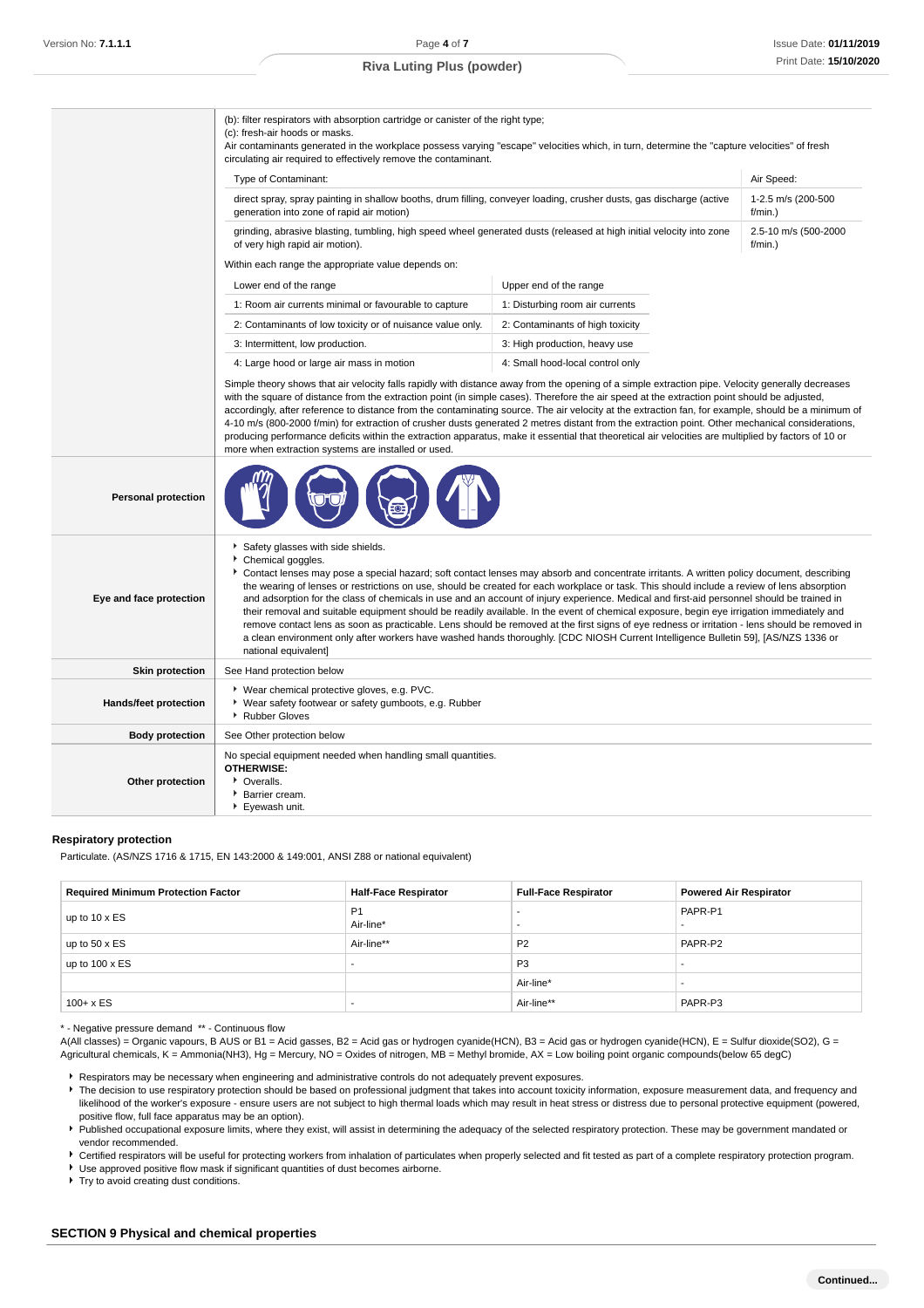# **Information on basic physical and chemical properties**

| Appearance                                      | Fine white odourless powder, insoluble in water. |                                            |                |
|-------------------------------------------------|--------------------------------------------------|--------------------------------------------|----------------|
|                                                 |                                                  |                                            |                |
| <b>Physical state</b>                           | Divided Solid                                    | Relative density (Water = 1)               | Not Available  |
| Odour                                           | Not Available                                    | Partition coefficient n-octanol<br>/ water | Not Available  |
| <b>Odour threshold</b>                          | Not Available                                    | Auto-ignition temperature (°C)             | Not Available  |
| pH (as supplied)                                | Not Available                                    | <b>Decomposition temperature</b>           | Not Available  |
| Melting point / freezing point<br>(°C)          | Not Available                                    | Viscosity (cSt)                            | Not Available  |
| Initial boiling point and boiling<br>range (°C) | Not Available                                    | Molecular weight (g/mol)                   | Not Applicable |
| Flash point (°C)                                | Not Available                                    | <b>Taste</b>                               | Not Available  |
| <b>Evaporation rate</b>                         | Not Available                                    | <b>Explosive properties</b>                | Not Available  |
| Flammability                                    | Not Available                                    | <b>Oxidising properties</b>                | Not Available  |
| Upper Explosive Limit (%)                       | Not Available                                    | Surface Tension (dyn/cm or<br>$mN/m$ )     | Not Applicable |
| Lower Explosive Limit (%)                       | Not Available                                    | <b>Volatile Component (%vol)</b>           | Not Available  |
| Vapour pressure (kPa)                           | Not Available                                    | Gas group                                  | Not Available  |
| Solubility in water                             | Immiscible                                       | pH as a solution (1%)                      | Not Available  |
| Vapour density (Air = 1)                        | Not Available                                    | VOC g/L                                    | Not Available  |

# **SECTION 10 Stability and reactivity**

| Reactivity                                 | See section 7                                                                                                                      |
|--------------------------------------------|------------------------------------------------------------------------------------------------------------------------------------|
| <b>Chemical stability</b>                  | • Unstable in the presence of incompatible materials.<br>Product is considered stable.<br>Hazardous polymerisation will not occur. |
| Possibility of hazardous<br>reactions      | See section 7                                                                                                                      |
| <b>Conditions to avoid</b>                 | See section 7                                                                                                                      |
| Incompatible materials                     | See section 7                                                                                                                      |
| <b>Hazardous decomposition</b><br>products | See section 5                                                                                                                      |

# **SECTION 11 Toxicological information**

## **Information on toxicological effects**

| Inhaled                          | Limited evidence or practical experience suggests that the material may produce irritation of the respiratory system, in a significant number of<br>individuals, following inhalation. In contrast to most organs, the lung is able to respond to a chemical insult by first removing or neutralising the<br>irritant and then repairing the damage. The repair process, which initially evolved to protect mammalian lungs from foreign matter and antigens,<br>may however, produce further lung damage resulting in the impairment of gas exchange, the primary function of the lungs. Respiratory tract<br>irritation often results in an inflammatory response involving the recruitment and activation of many cell types, mainly derived from the vascular<br>system.                                                                                                                                                                                                                                                                                                                                                                                                                                                                                                                                                  |                                    |  |
|----------------------------------|-------------------------------------------------------------------------------------------------------------------------------------------------------------------------------------------------------------------------------------------------------------------------------------------------------------------------------------------------------------------------------------------------------------------------------------------------------------------------------------------------------------------------------------------------------------------------------------------------------------------------------------------------------------------------------------------------------------------------------------------------------------------------------------------------------------------------------------------------------------------------------------------------------------------------------------------------------------------------------------------------------------------------------------------------------------------------------------------------------------------------------------------------------------------------------------------------------------------------------------------------------------------------------------------------------------------------------|------------------------------------|--|
| Ingestion                        | Accidental ingestion of the material may be damaging to the health of the individual.                                                                                                                                                                                                                                                                                                                                                                                                                                                                                                                                                                                                                                                                                                                                                                                                                                                                                                                                                                                                                                                                                                                                                                                                                                         |                                    |  |
| <b>Skin Contact</b>              | Limited evidence exists, or practical experience predicts, that the material either produces inflammation of the skin in a substantial number of<br>individuals following direct contact, and/or produces significant inflammation when applied to the healthy intact skin of animals, for up to four<br>hours, such inflammation being present twenty-four hours or more after the end of the exposure period. Skin irritation may also be present after<br>prolonged or repeated exposure; this may result in a form of contact dermatitis (nonallergic). The dermatitis is often characterised by skin<br>redness (erythema) and swelling (oedema) which may progress to blistering (vesiculation), scaling and thickening of the epidermis. At the<br>microscopic level there may be intercellular oedema of the spongy layer of the skin (spongiosis) and intracellular oedema of the epidermis.<br>The material may accentuate any pre-existing dermatitis condition<br>Open cuts, abraded or irritated skin should not be exposed to this material<br>Entry into the blood-stream through, for example, cuts, abrasions, puncture wounds or lesions, may produce systemic injury with harmful effects.<br>Examine the skin prior to the use of the material and ensure that any external damage is suitably protected. |                                    |  |
| Eye                              | Limited evidence exists, or practical experience suggests, that the material may cause eye irritation in a substantial number of individuals and/or<br>is expected to produce significant ocular lesions which are present twenty-four hours or more after instillation into the eye(s) of experimental<br>animals. Repeated or prolonged eye contact may cause inflammation characterised by temporary redness (similar to windburn) of the conjunctiva<br>(conjunctivitis); temporary impairment of vision and/or other transient eye damage/ulceration may occur.                                                                                                                                                                                                                                                                                                                                                                                                                                                                                                                                                                                                                                                                                                                                                          |                                    |  |
| Chronic                          | Long-term exposure to respiratory irritants may result in disease of the airways involving difficult breathing and related systemic problems.<br>Limited evidence suggests that repeated or long-term occupational exposure may produce cumulative health effects involving organs or<br>biochemical systems.<br>Long term exposure to high dust concentrations may cause changes in lung function (i.e. pneumoconiosis) caused by particles less than 0.5<br>micron penetrating and remaining in the lung. A prime symptom is breathlessness. Lung shadows show on X-ray.                                                                                                                                                                                                                                                                                                                                                                                                                                                                                                                                                                                                                                                                                                                                                    |                                    |  |
|                                  |                                                                                                                                                                                                                                                                                                                                                                                                                                                                                                                                                                                                                                                                                                                                                                                                                                                                                                                                                                                                                                                                                                                                                                                                                                                                                                                               |                                    |  |
| <b>Riva Luting Plus (powder)</b> | <b>TOXICITY</b><br>Not Available                                                                                                                                                                                                                                                                                                                                                                                                                                                                                                                                                                                                                                                                                                                                                                                                                                                                                                                                                                                                                                                                                                                                                                                                                                                                                              | <b>IRRITATION</b><br>Not Available |  |
| Legend:                          | 1. Value obtained from Europe ECHA Registered Substances - Acute toxicity 2.* Value obtained from manufacturer's SDS. Unless otherwise<br>specified data extracted from RTECS - Register of Toxic Effect of chemical Substances                                                                                                                                                                                                                                                                                                                                                                                                                                                                                                                                                                                                                                                                                                                                                                                                                                                                                                                                                                                                                                                                                               |                                    |  |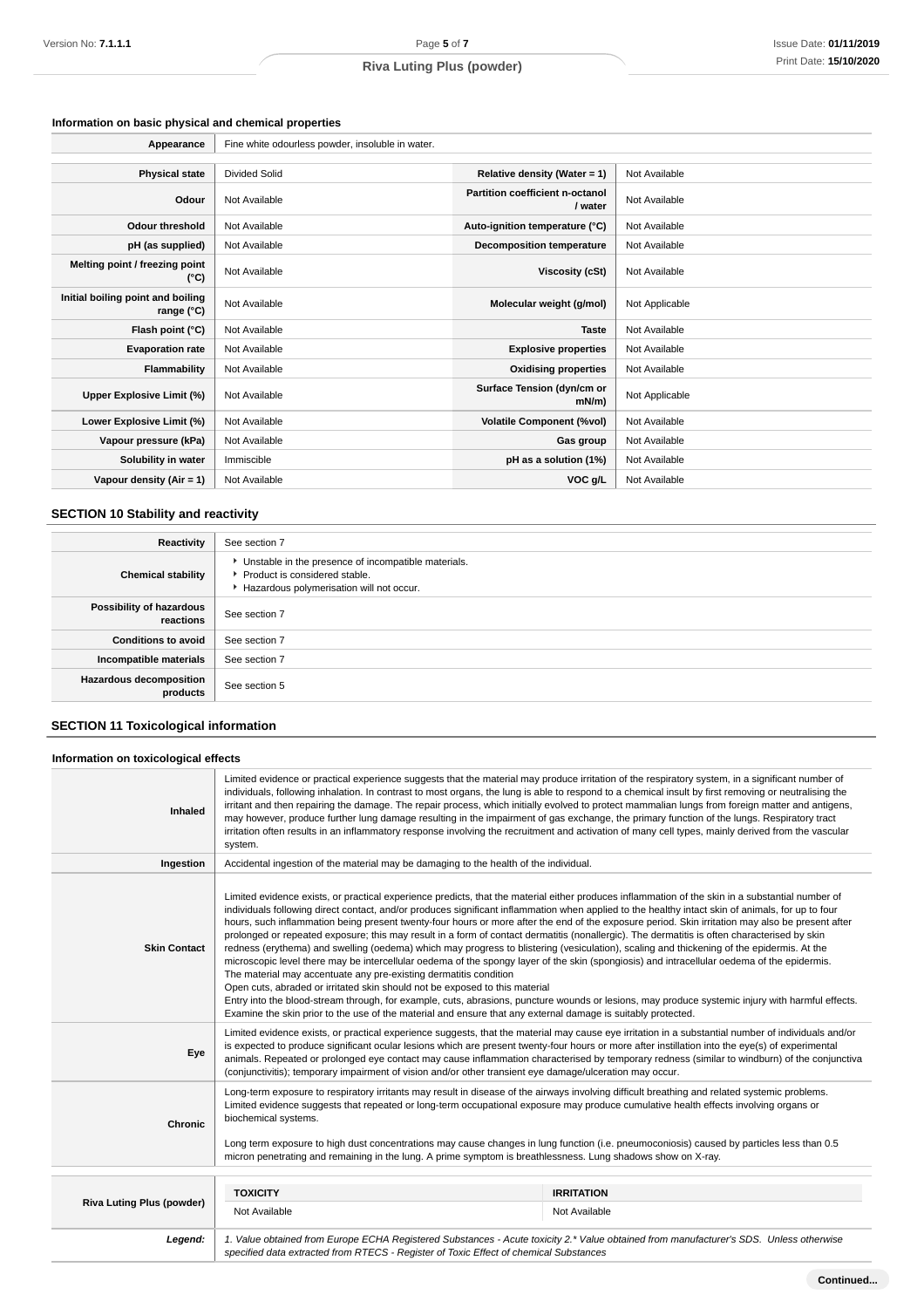**Continued...**

# **Riva Luting Plus (powder)**

| <b>Acute Toxicity</b>                       | × | Carcinogenicity                 | $\boldsymbol{\mathsf{x}}$                                                                          |
|---------------------------------------------|---|---------------------------------|----------------------------------------------------------------------------------------------------|
| <b>Skin Irritation/Corrosion</b>            | × | Reproductivity                  | ×                                                                                                  |
| <b>Serious Eye Damage/Irritation</b>        | × | <b>STOT - Single Exposure</b>   | ×                                                                                                  |
| <b>Respiratory or Skin</b><br>sensitisation | × | <b>STOT - Repeated Exposure</b> | ×                                                                                                  |
| <b>Mutagenicity</b>                         | × | <b>Aspiration Hazard</b>        | $\boldsymbol{\mathsf{x}}$                                                                          |
|                                             |   | Legend:                         | $\blacktriangleright$ - Data either not available or does not fill the criteria for classification |

 $\blacktriangleright$  – Data available to make classification

**SECTION 12 Ecological information**

| <b>Toxicity</b>                  |                                                                                                                                                                                                                                                                                                                                                                                                 |                    |                |                  |                  |
|----------------------------------|-------------------------------------------------------------------------------------------------------------------------------------------------------------------------------------------------------------------------------------------------------------------------------------------------------------------------------------------------------------------------------------------------|--------------------|----------------|------------------|------------------|
|                                  | Endpoint                                                                                                                                                                                                                                                                                                                                                                                        | Test Duration (hr) | <b>Species</b> | Value            | Source           |
| <b>Riva Luting Plus (powder)</b> | Not<br>Available                                                                                                                                                                                                                                                                                                                                                                                | Not Available      | Not Available  | Not<br>Available | Not<br>Available |
| Legend:                          | Extracted from 1. IUCLID Toxicity Data 2. Europe ECHA Registered Substances - Ecotoxicological Information - Aquatic Toxicity 3. EPIWIN Suite<br>V3.12 (QSAR) - Aquatic Toxicity Data (Estimated) 4. US EPA, Ecotox database - Aquatic Toxicity Data 5. ECETOC Aquatic Hazard Assessment<br>Data 6. NITE (Japan) - Bioconcentration Data 7. METI (Japan) - Bioconcentration Data 8. Vendor Data |                    |                |                  |                  |

#### **DO NOT** discharge into sewer or waterways.

#### **Persistence and degradability**

| Ingredient                       | Persistence: Water/Soil<br><b>Persistence: Air</b>                             |  |
|----------------------------------|--------------------------------------------------------------------------------|--|
|                                  | No Data available for all ingredients<br>No Data available for all ingredients |  |
|                                  |                                                                                |  |
| <b>Bioaccumulative potential</b> |                                                                                |  |
| Ingredient                       | <b>Bioaccumulation</b>                                                         |  |
|                                  | No Data available for all ingredients                                          |  |
|                                  |                                                                                |  |
| Mobility in soil                 |                                                                                |  |
| Ingredient                       | Mobility                                                                       |  |
|                                  | No Data available for all ingredients                                          |  |

## **SECTION 13 Disposal considerations**

| Waste treatment methods      |                                                                                                                                                                                                                                                                                                                                                                                                                                                 |  |
|------------------------------|-------------------------------------------------------------------------------------------------------------------------------------------------------------------------------------------------------------------------------------------------------------------------------------------------------------------------------------------------------------------------------------------------------------------------------------------------|--|
| Product / Packaging disposal | DO NOT allow wash water from cleaning or process equipment to enter drains.<br>It may be necessary to collect all wash water for treatment before disposal.<br>In all cases disposal to sewer may be subject to local laws and requlations and these should be considered first.<br>Where in doubt contact the responsible authority.<br>Consult State Land Waste Management Authority for disposal.<br>Bury residue in an authorised landfill. |  |

## **SECTION 14 Transport information**

| <b>Labels Required</b>  |                |  |
|-------------------------|----------------|--|
| <b>Marine Pollutant</b> | <b>NO</b>      |  |
| <b>HAZCHEM</b>          | Not Applicable |  |

#### **Land transport (ADG): NOT REGULATED FOR TRANSPORT OF DANGEROUS GOODS**

**Air transport (ICAO-IATA / DGR): NOT REGULATED FOR TRANSPORT OF DANGEROUS GOODS**

#### **Sea transport (IMDG-Code / GGVSee): NOT REGULATED FOR TRANSPORT OF DANGEROUS GOODS**

**Transport in bulk according to Annex II of MARPOL and the IBC code**

Not Applicable

## **SECTION 15 Regulatory information**

#### **Safety, health and environmental regulations / legislation specific for the substance or mixture**

## **National Inventory Status**

| <b>National Inventory</b>      | <b>Status</b> |
|--------------------------------|---------------|
| Australia - AIIC               | Yes           |
| Australia - Non-Industrial Use | Yes           |
| Canada - DSL                   | Yes           |
|                                |               |